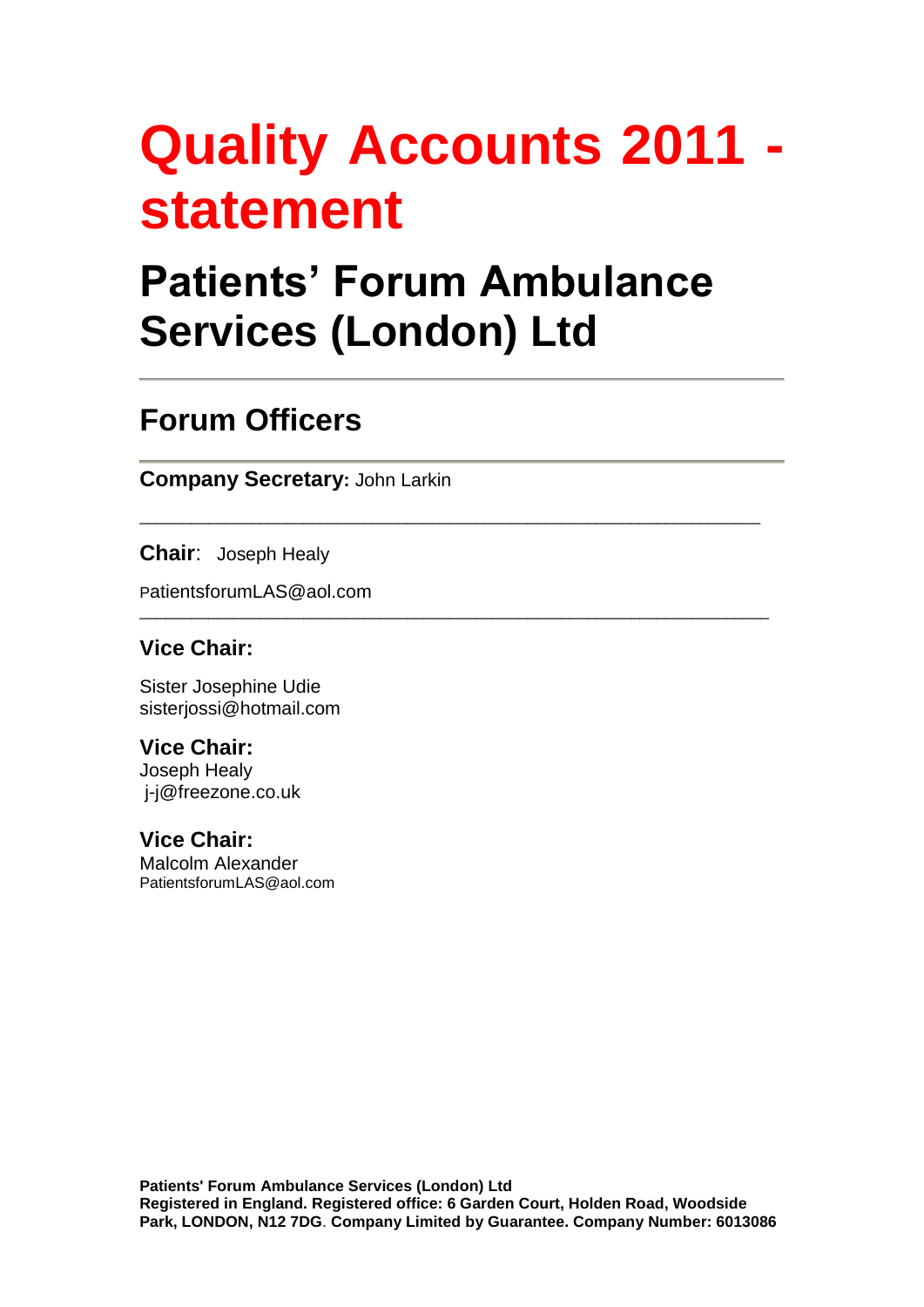## **LAS Quality Account - June 1st 2011**

#### **Public Involement**

We welcome the LAS's strong and continuing committment to public involvement in service improvement and development.

#### **Sickle Cell Crisis**

We are concerned about the recent death of a woman in Barking who was suffering from a sickle cell crisis. We are also concerned about statements made by members of the Sickle Cell Society about the poor care they sometime receive when they are in crisis. We welcome LAS's approach to working with the Sickle Cell Society on this issue to seek service improvements. We would like to see evidence on a continuing process of education and training for all front line staff on the care and treatment of people in a sickle cell crisis.

#### **Shift Work**

The Forum is concerned about the impact of 12 hours shift on staff and the consequent impact on patient care. We would like to LAS to carry out a study of the impact of long shifts on the care of patients and health of staff.

#### **Diversity of the LAS workforce**

The Forum has raised on many occasions the fact that about 94% of front line staff are white. We are concerned about the lack of data about disabilities of LAS staff. We would like to see evidence that the LAS is committed to diversity and inclusion amongst all of its staff. We recommend that the LAS seeks expert advice from the CHRE and other specialist sources, to address this problem and initiate a programme of work to transform the ethnic composition of staff and Board members. The LAS should be seen as an employer and organisation of choice by all communities in London.

#### **Staffing levels**

Reports that staffing levels will be cut in the LAS concern the Forum. We would like assurance that services to patients will not be cut and that in line with the contract with the commissioners for 2011-12 that the quality of services will be enhanced.

#### **Patients Safety and Patients Complaints**

We recommend a better process for combining RCA reports for incidents, with work on complaints investigations. The HSC statement 'Driving improvement and learning from NHS complaints information' provides a bridge for learning from incidents, accidents and complaints. Evidence of outcomes and enduring improvement is essential and must be placed in the public arena.

#### **The Mid-Staffs Test**

We would also like to see the introduction of a 'Mid-Staffs assurance test' demonstrating to the public that the LAS is a safe organisation. This will be important before and after the Mid Staff Inquiry publishes its report.

#### **Patient Safety Alerts**

**Patients' Forum Ambulance Services (London) Ltd Registered in England. Registered office: 6 Garden Court, Holden Road, Woodside Park, LONDON, N12 7DG**. **Company Limited by Guarantee. Company Number: 6013086**